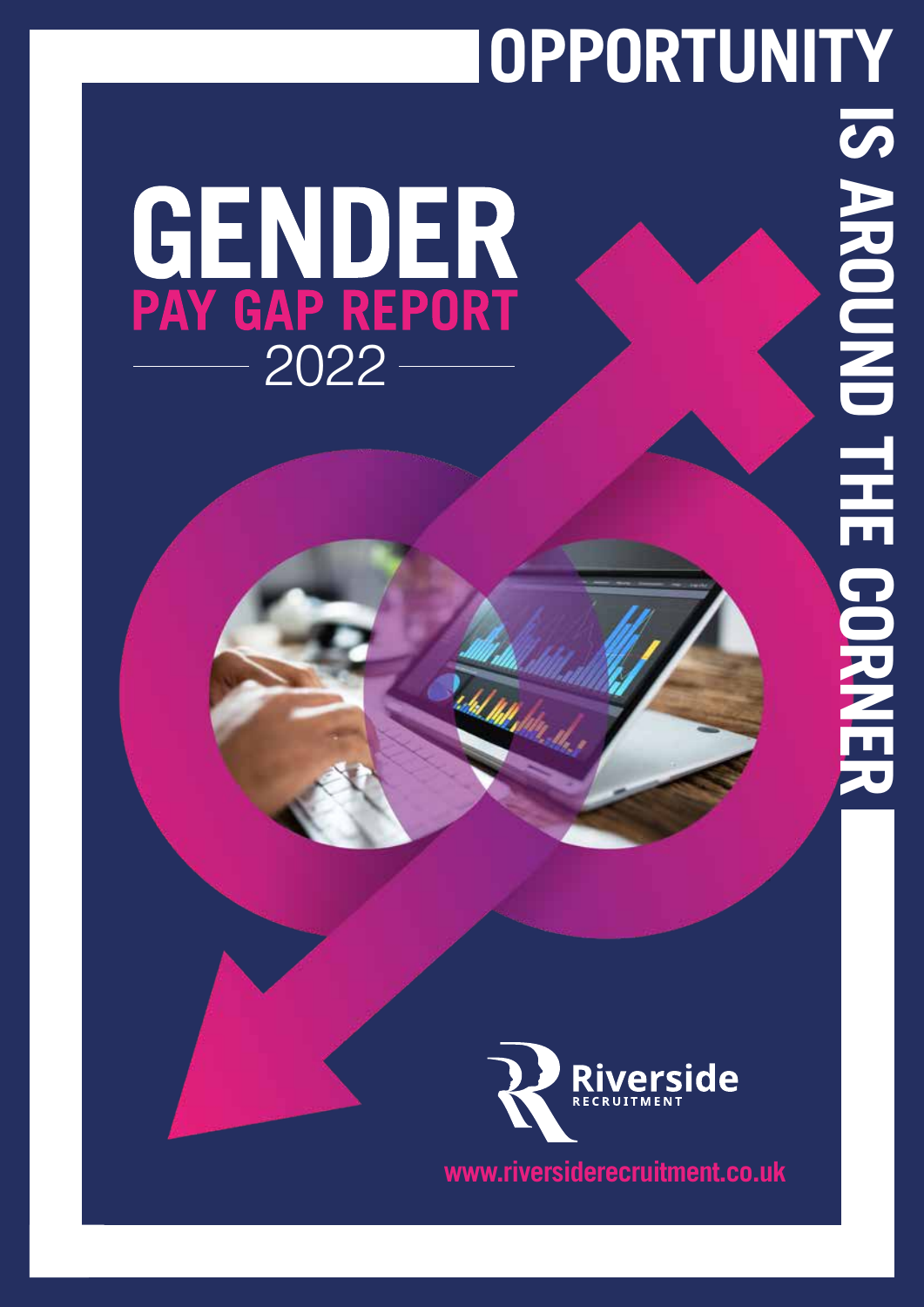## **WHO ARE WE?**





Riverside Recruitment specialises in finding both temporary and permanent roles in the industrial distribution, engineering, professional and commercial sectors.

Since 2015 Riverside Recruitment has been part of the Pertemps Network Group. Starting off life in 1961, Pertemps has grown to become the UK's largest independent recruitment company in the UK. We believe everyone should be given equal opportunities regardless of gender. We are proud to offer fair, unbiased pay to all our employees and are committed to fairness, equality and inclusion in the workplace.

We aim to attract and retain the best talent, enhance employee satisfaction and reward high achievers. To support this, we make sure our pay is gender neutral. Pay is based on an employee's job role and experience. No other influences, such as gender, are relevant.

It is important to understand the difference between equal pay and the gender pay gap. Equal pay issues occur when men and women are paid differently despite having the same responsibilities.

The gender pay gap is a more complex issue that compares the average earnings of men and women in the same organisation, shown in a percentage format. By monitoring the gender pay gap, organisations can act to reduce it.

We are proud of our diverse workforce and of our employees who inspire and motivate one another every day.

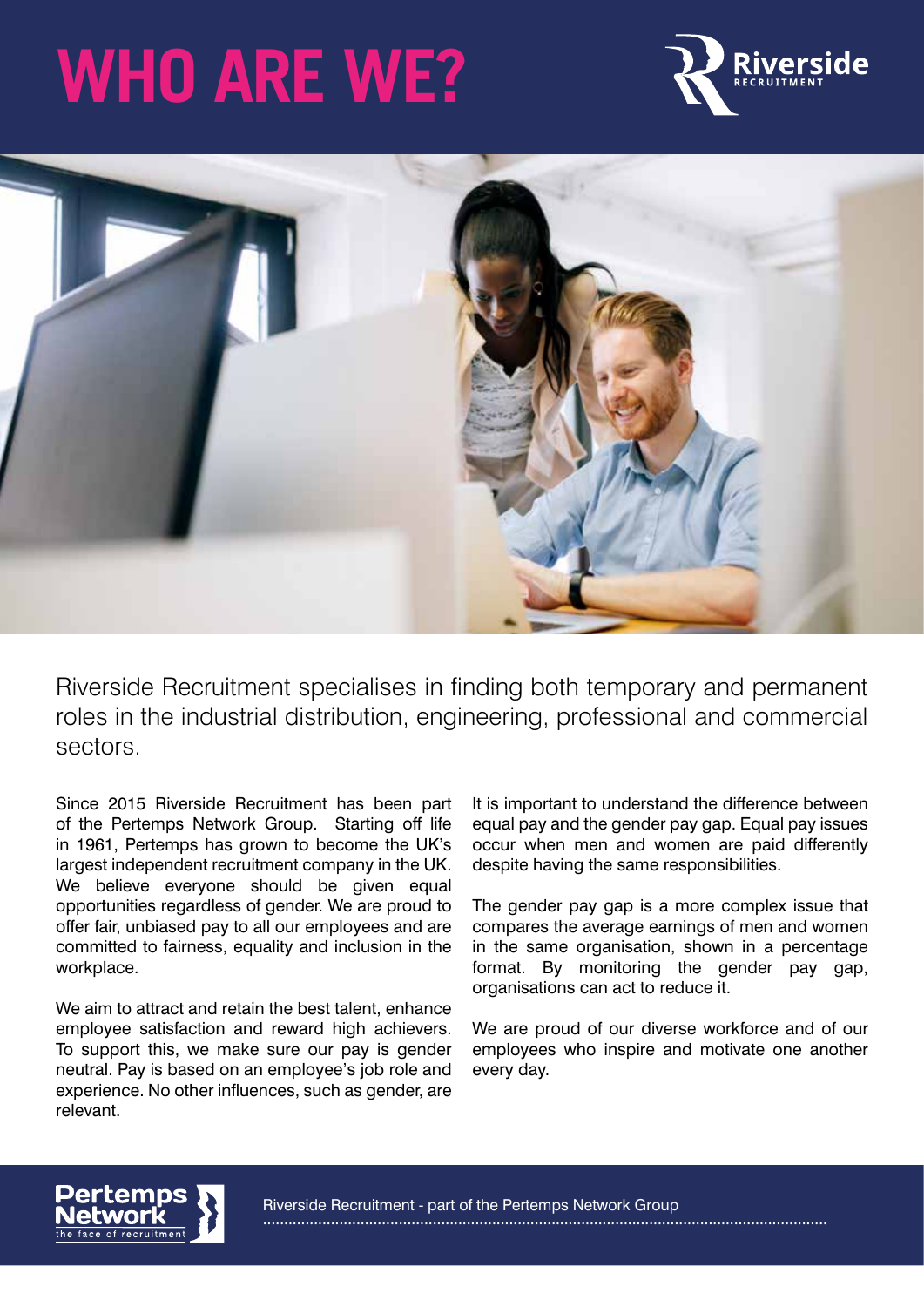### **2021 GENDER PAY GAP REPORT**

Although Riverside Recruitment Ltd have a relatively small permanent team in our office located in Carlisle, due to the size of our temporary workforce we are obliged to report the Gender Pay Gap and have used the calculation requirements set out in The Equality Act 2010 (Gender Pay Gap Information) Regulations 2017. This means that our figures are representative of both our permanent staff and contingent workforce who work on assignment for our clients. As an employment business we adhere to relevant legislation including the Agency Workers Regulations 2010.



As at 5th April 2021, Riverside Recruitment Ltd had a mean pay gap of **28.4%** and a median pay gap of **23.8%**. Our pay quartiles show a higher percentage of male to female in each area which can be attributed to the varied industrial sectors into which we supply within the labour market. Roles within these sectors are primarily undertaken by men and are underrepresented by females. The figures are also somewhat distorted as they are based on both permanent and contingent numbers.

The bonus figures show that **0.6%** of men received a bonus and **2.3%** of females received a bonus however when reviewing the bonuses of permanent staff, **20%** of males received a bonus and **57.1%** of females received a bonus. Bonuses are purely reflected on performance within the business.

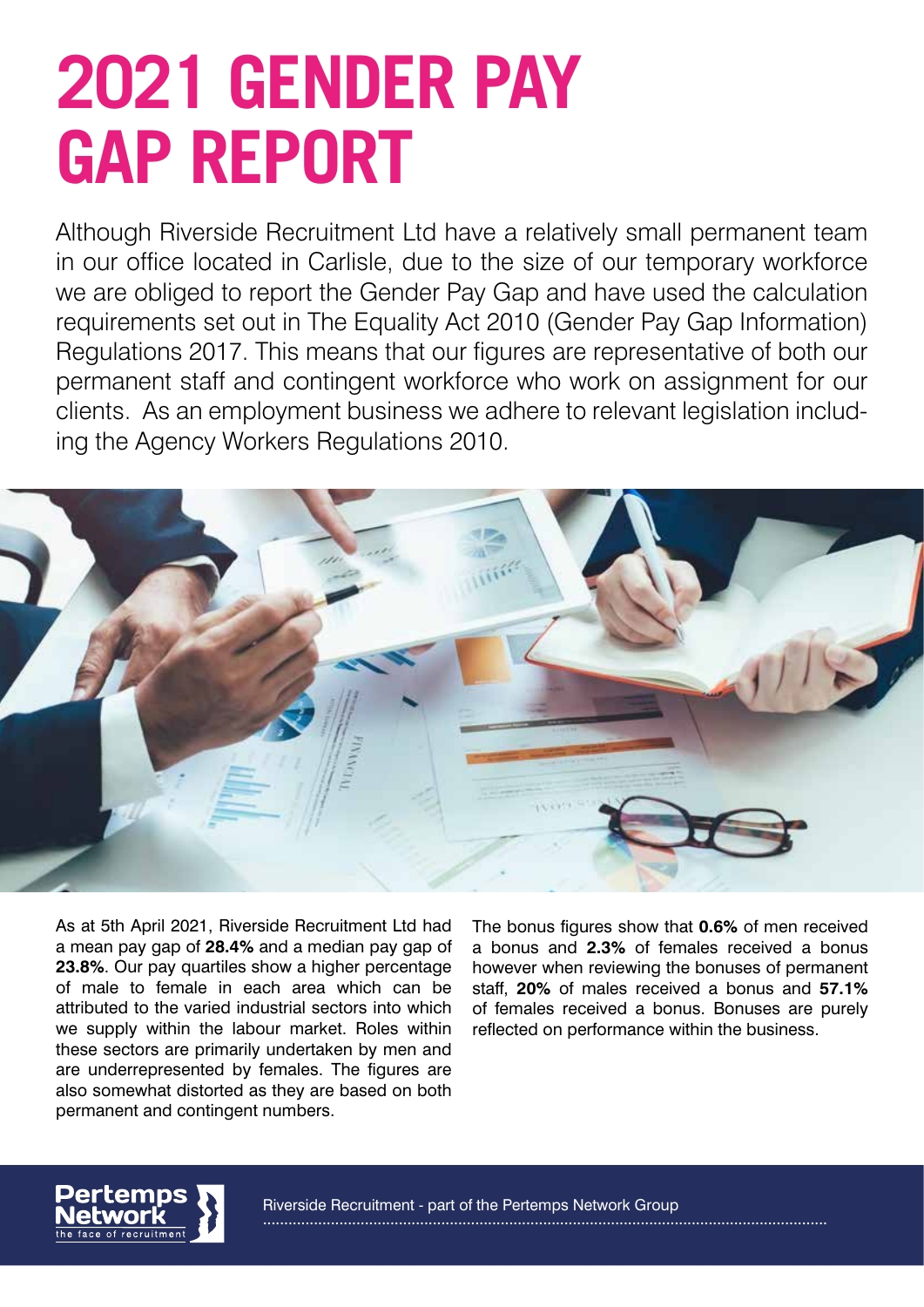

#### **GENDER PAY GAP MONITORING AND REVIEW**

Whilst we will continue to monitor our Gender Pay Gap, Riverside Recruitment Ltd will continue to make every effort to recruit a diverse range of people and are fully committed to equality in the workplace.

**As Group HR Director, I can confirm the information contained herein is accurate.**

**TRACY EVANS**